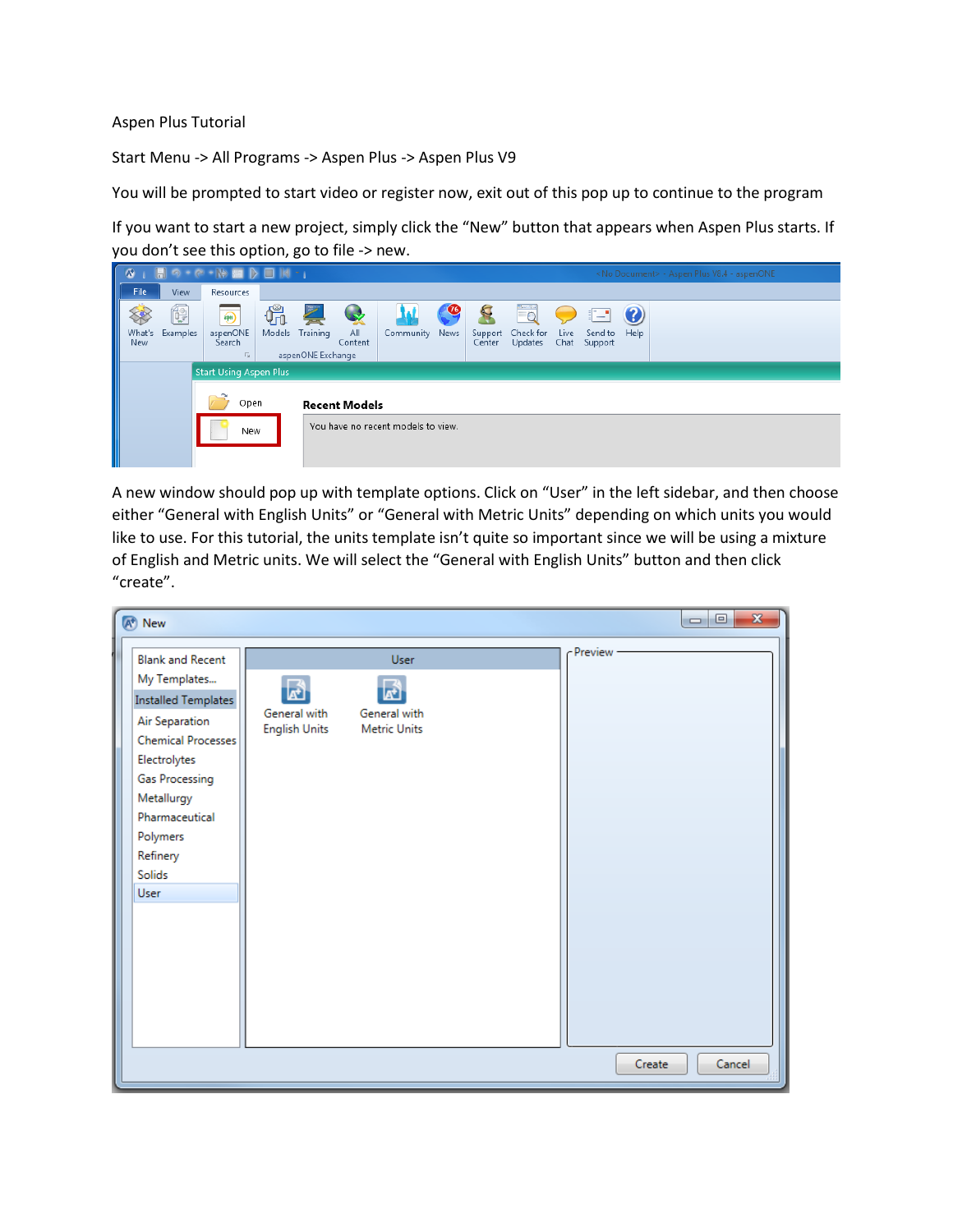This tutorial will show a simplified version of how to use the RADFRAC block with some design constraints. We want to separate benzene and toluene, with a 99% mass purity of benzene in our 4500 kg/day product stream.

The first step of creating a simulation is defining the properties of the simulation. We will start by telling Aspen which compounds will be present in our system, which should be the first screen to come up anyways.

| Components - Specifications $\times$ +<br><b>Properties</b> |   |                    |           |                             |                     |                |       |  |  |  |
|-------------------------------------------------------------|---|--------------------|-----------|-----------------------------|---------------------|----------------|-------|--|--|--|
| All Items                                                   | ÷ | ●Selection         | Petroleum | Nonconventional             | Enterprise Database | Information    |       |  |  |  |
| Setup<br>Components                                         |   | Select components: |           |                             |                     |                |       |  |  |  |
| Specifications                                              |   | Component ID       |           | Type                        |                     | Component name | Alias |  |  |  |
| Molecular Structure                                         |   |                    |           |                             |                     |                |       |  |  |  |
| Assay/Blend                                                 |   |                    |           |                             |                     |                |       |  |  |  |
| C Light End Properties                                      |   | Find               |           | Elec Wizard<br>User Defined | Reorder             | Review         |       |  |  |  |
| Petro Characterization<br>$\overline{\phantom{a}}$<br>Þ     |   |                    |           |                             |                     |                |       |  |  |  |
| O Pseudocomponents                                          |   |                    |           |                             |                     |                |       |  |  |  |
| Component Attributes                                        |   |                    |           |                             |                     |                |       |  |  |  |
| Henry Comps                                                 |   |                    |           |                             |                     |                |       |  |  |  |
| <b>O</b> UNIFAC Groups                                      |   |                    |           |                             |                     |                |       |  |  |  |
| Polymers                                                    |   |                    |           |                             |                     |                |       |  |  |  |

We will simply have benzene and toluene in our system. Because these are common chemicals, we can type them directly into the Component ID box. Type benzene and then press enter. Type toluene and then press enter. The screen should now look something like this.

| 1       | $\sqrt{A^*}$                                                                                                                                                                                                                                                         | <b>INCORPORATION IN ACTIVE AND</b><br>ar dir tulia                                                                                                                                                                                                                                                                                                                                                                                                                                  | Simulation 1 - Aspen Plus V8.4 - aspenONE                                                                                                    |
|---------|----------------------------------------------------------------------------------------------------------------------------------------------------------------------------------------------------------------------------------------------------------------------|-------------------------------------------------------------------------------------------------------------------------------------------------------------------------------------------------------------------------------------------------------------------------------------------------------------------------------------------------------------------------------------------------------------------------------------------------------------------------------------|----------------------------------------------------------------------------------------------------------------------------------------------|
|         | File.<br>View<br>Home                                                                                                                                                                                                                                                | Customize<br><b>Resources</b>                                                                                                                                                                                                                                                                                                                                                                                                                                                       |                                                                                                                                              |
| 5<br>al | & Cut<br><b>ENG</b><br>Setup<br><b>←</b> Unit Sets<br>lia Copy<br>圖 Paste<br>Clipboard<br>Units<br><b>Properties</b><br>∢<br>All Items<br>Setup<br>Þ<br>Components<br>4<br>Specifications                                                                            | <b>TDE NIST</b><br><b>Analysis</b><br>Na <sup>+</sup> Chemistry<br>Methods Assistant<br>Components Z Customize<br><b>B</b> DECHEMA<br><b>B</b> Estimation<br>Clean Parameters<br>Draw<br>Retrieve Parameters<br><b>Prop Sets</b><br>Regression<br>A Methods<br>Structure<br>Run Mode<br>Tools<br>Data Source<br>Navigate<br>Components - Specifications $\times$ $+$<br>Selection<br>Petroleum<br>Nonconventional<br><b>O</b> Databanks<br><b>Information</b><br>Select components: | inp Inp<br>N.<br>Įp.<br>$\bigcirc$ Hi<br>Reset<br>Next<br><b>Run</b><br>Control<br><b>日</b> Re<br>Panel<br><b>Run</b><br>Fs.<br>Sum<br>Alias |
| ۱       | Molecular Structure<br>Þ                                                                                                                                                                                                                                             | Component ID<br>Component name<br>Type<br>Conventional<br><b>BENZENE</b><br><b>BENZENE</b>                                                                                                                                                                                                                                                                                                                                                                                          | <b>C6H6</b>                                                                                                                                  |
|         | Assay/Blend                                                                                                                                                                                                                                                          | <b>TOLUENE</b><br>Conventional<br><b>TOLUENE</b>                                                                                                                                                                                                                                                                                                                                                                                                                                    | <b>C7H8</b>                                                                                                                                  |
| d       | Light End Properties<br>Petro Characterization<br>Þ                                                                                                                                                                                                                  |                                                                                                                                                                                                                                                                                                                                                                                                                                                                                     |                                                                                                                                              |
| t.<br>1 | <b>Pseudocomponents</b><br>Component Attributes<br>Henry Comps<br>UNIFAC Groups<br>Polymers<br>D.<br><b>B</b> Methods<br><b>Chemistry</b><br>Property Sets<br>Þ<br>Data<br>Estimation<br>Þ<br>Analysis<br>Customize<br>b.<br>$\triangleright$ $\blacksquare$ Results | Find<br>Elec Wizard<br>User Defined<br>Reorder<br>Review                                                                                                                                                                                                                                                                                                                                                                                                                            |                                                                                                                                              |

You'll notice in the previous picture that the folder named Methods on the left side of the screen (in the red box) has a small red half-filled circle icon on the folder icon. This indicates that more input is needed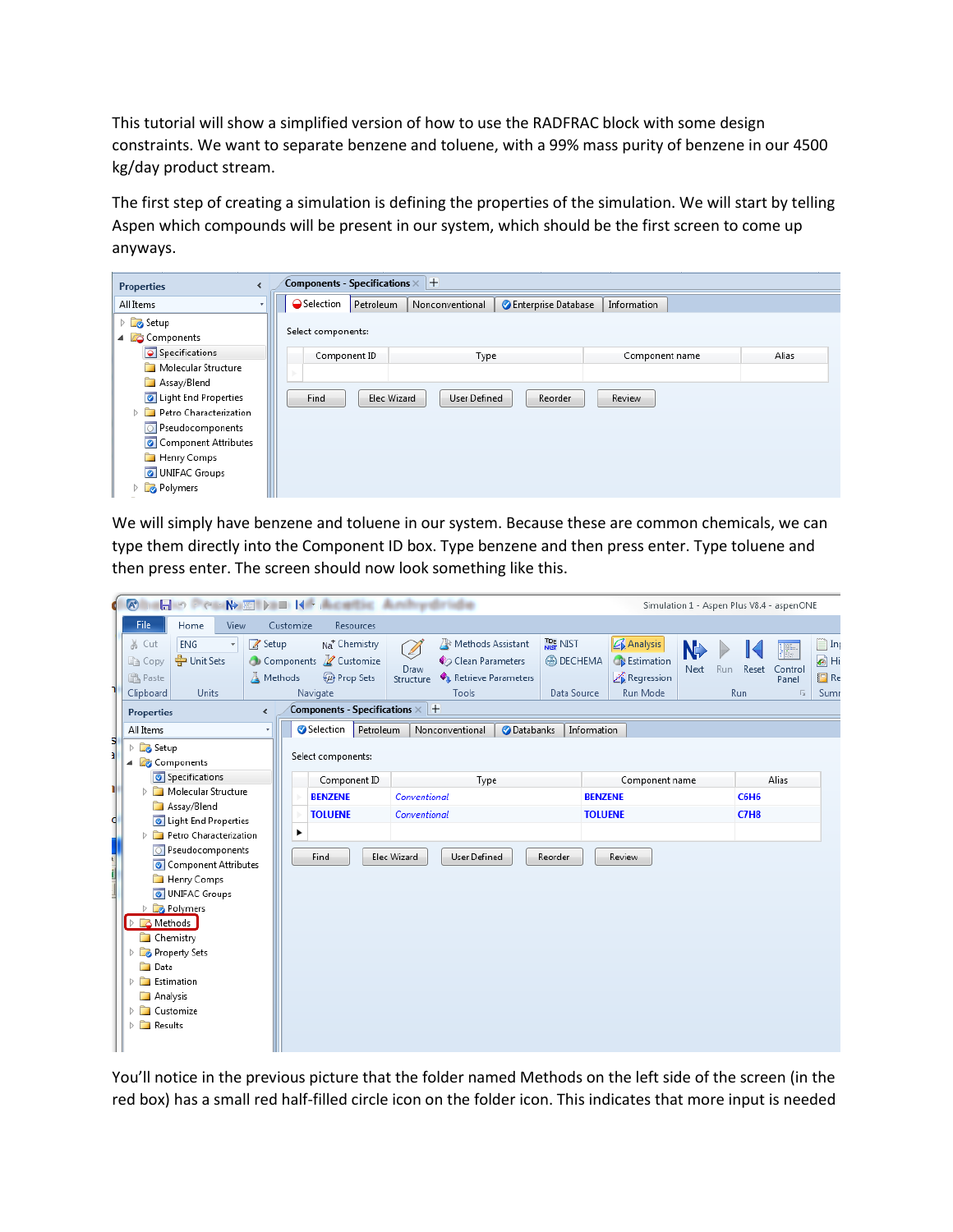in this section. Click on the little white arrow to the left of this folder and then click on Specifications. Here is where we will have to tell Aspen which equations to use to estimate properties of each of our components. These components are nonpolar, so we will use the Peng-Robinson Equation of State. In Aspen, click on the drop down menu for Method Name and find PENG-ROB. The rest of the sheet will be filled in by Aspen, and now the Methods folder on the left side of the screen has a blue check mark on it, which means we have provided enough information.

| <b>Properties</b><br>¢                                                                                                                                                                                                                                                                                                                                                                                                                                  | Methods - Specifications $\times$ $+$                                                                                                                                                                  |                           |                                                                                                                                                                                                    |                                                                                                                                                           |
|---------------------------------------------------------------------------------------------------------------------------------------------------------------------------------------------------------------------------------------------------------------------------------------------------------------------------------------------------------------------------------------------------------------------------------------------------------|--------------------------------------------------------------------------------------------------------------------------------------------------------------------------------------------------------|---------------------------|----------------------------------------------------------------------------------------------------------------------------------------------------------------------------------------------------|-----------------------------------------------------------------------------------------------------------------------------------------------------------|
| All Items                                                                                                                                                                                                                                                                                                                                                                                                                                               | Global<br><b>Flowsheet Sections</b>                                                                                                                                                                    | Referenced                | Information                                                                                                                                                                                        |                                                                                                                                                           |
| <b>B</b> Setup<br>Components<br>Specifications                                                                                                                                                                                                                                                                                                                                                                                                          | Property methods & options<br>Method filter:                                                                                                                                                           | <b>COMMON</b><br>٠        | Method name:<br><b>PENG-ROB</b>                                                                                                                                                                    | Methods Assistant                                                                                                                                         |
| Molecular Structure<br>Assay/Blend<br>Ight End Properties<br>Petro Characterization<br>Pseudocomponents<br>Component Attributes<br>Henry Comps<br><b>O</b> UNIFAC Groups<br>Ξ<br>Polymers<br>Methods<br>Specifications<br>Selected Methods<br><b>Parameters</b><br>Þ<br>Routes<br>NC Props<br><b>Tabpoly</b><br><b>Chemistry</b><br>Property Sets<br><b>Data</b><br>Estimation<br>Ш<br><b>Properties</b><br>$\Box$ Simulation<br><b>Energy Analysis</b> | Base method:<br>Henry components:<br>Petroleum calculation options<br>Free-water method: STEAM-TA<br>3<br>Water solubility:<br>Electrolyte calculation options<br>Chemistry ID:<br>Use true components | <b>PENG-ROB</b><br>۰<br>۰ | Modify<br>EOS:<br>Data set:<br>Liquid gamma:<br>Data set:<br>Liquid molar enthalpy:<br>Liquid molar volume:<br>$\Box$ Heat of mixing<br>Poynting correction<br>Use liquid reference state enthalpy | <b>ESPRSTD</b><br>$\overline{\phantom{a}}$<br>$\overline{\left( \mathbb{A}\right) }$<br>$\mathbf{1}$<br>$\overline{\mathbf{v}}$<br>S<br>HLMX106<br>VLMX20 |
| Required Properties Input Complete                                                                                                                                                                                                                                                                                                                                                                                                                      | Check Status                                                                                                                                                                                           |                           |                                                                                                                                                                                                    |                                                                                                                                                           |

In the thick green box, you'll notice that we are in the Properties environment. This is all the background information that we just put in that Aspen Plus needs to calculate all the things we will want it to calculate later. Now we are ready to start our simulation. Click on Simulation right below Properties to go to the Simulation environment.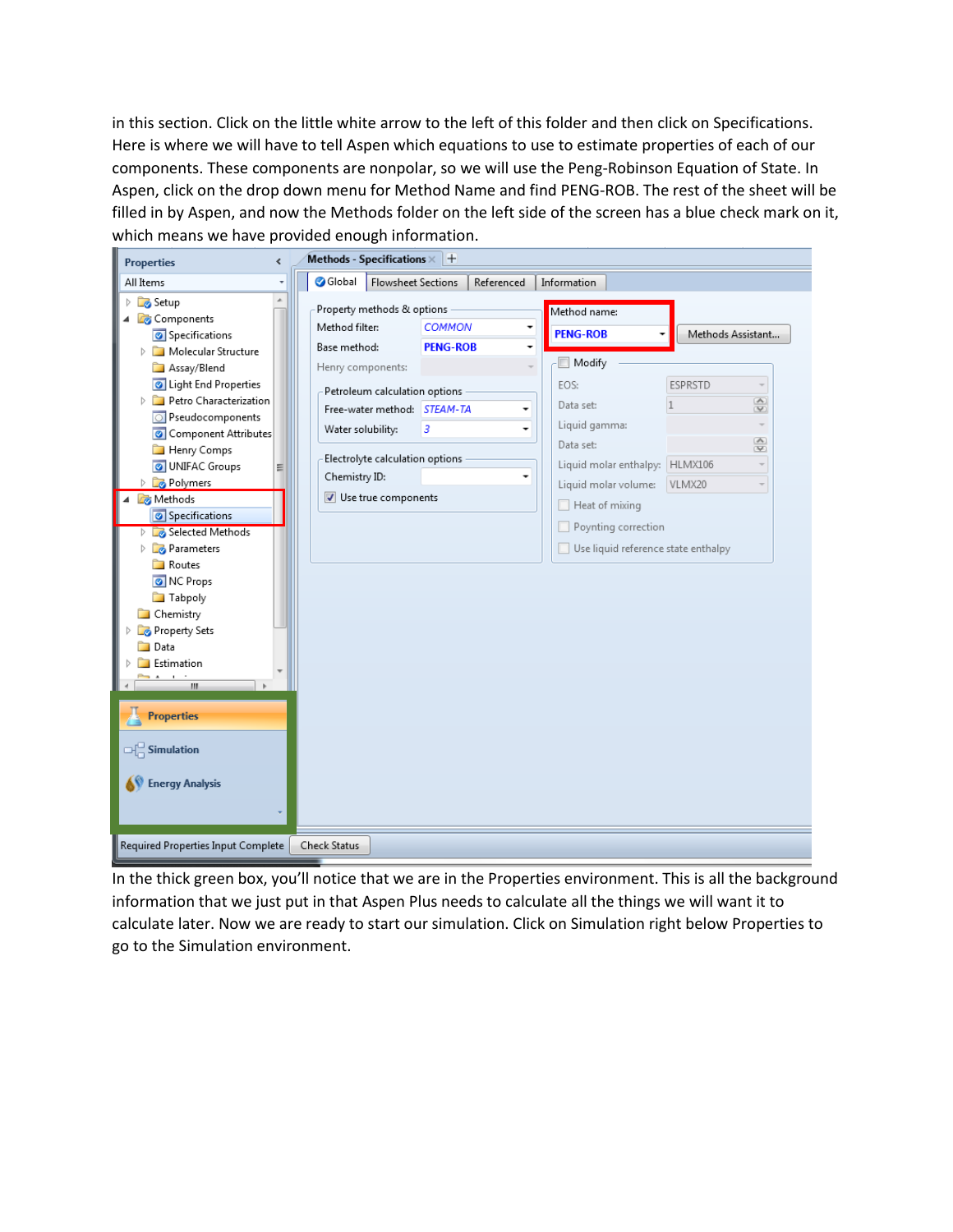| ¢<br><b>Simulation</b>                                                                                                                                                                                                                                                                                                                      | Main Flowsheet $\times$ $+$                                                                                        |       |
|---------------------------------------------------------------------------------------------------------------------------------------------------------------------------------------------------------------------------------------------------------------------------------------------------------------------------------------------|--------------------------------------------------------------------------------------------------------------------|-------|
| All Items<br><b>B</b> Setup<br>Þ<br>Property Sets<br>Þ<br><b>Analysis</b><br><b>B</b> Flowsheet<br>Þ<br><b>Streams</b><br>Blocks<br>n.<br>Utilities<br>◘<br>Reactions<br>Convergence<br>Þ<br>Flowsheeting Options<br>Þ<br>Model Analysis Tools<br>Þ<br><b>B</b> EO Configuration<br>Þ<br>Results Summary<br>Þ<br>Dynamic Configuration<br>Þ |                                                                                                                    |       |
| <b>Properties</b>                                                                                                                                                                                                                                                                                                                           | ∢<br>Model Palette                                                                                                 |       |
| $\Box$ Simulation<br><b>Energy Analysis</b>                                                                                                                                                                                                                                                                                                 | Mixers/Splitters<br>Separators<br>Exchangers<br>$\left[\mathbf{x}\right]$<br>Mixer<br>FSplit<br>Material<br>SSplit | Colum |
| <b>Flowsheet Not Complete</b><br>Check Status                                                                                                                                                                                                                                                                                               |                                                                                                                    |       |

We now have a blank sheet to make a flowsheet of our process. To draw our process, we will need to use blocks and streams to tell Aspen Plus what components are going where and what is happening to them between the entrance and the exit of our process.

The picture below is the Model Palette, and it has everything we will need to draw the flowsheet. Click on the Columns tab, and Aspen Plus gives us a variety of different ways to model a distillation column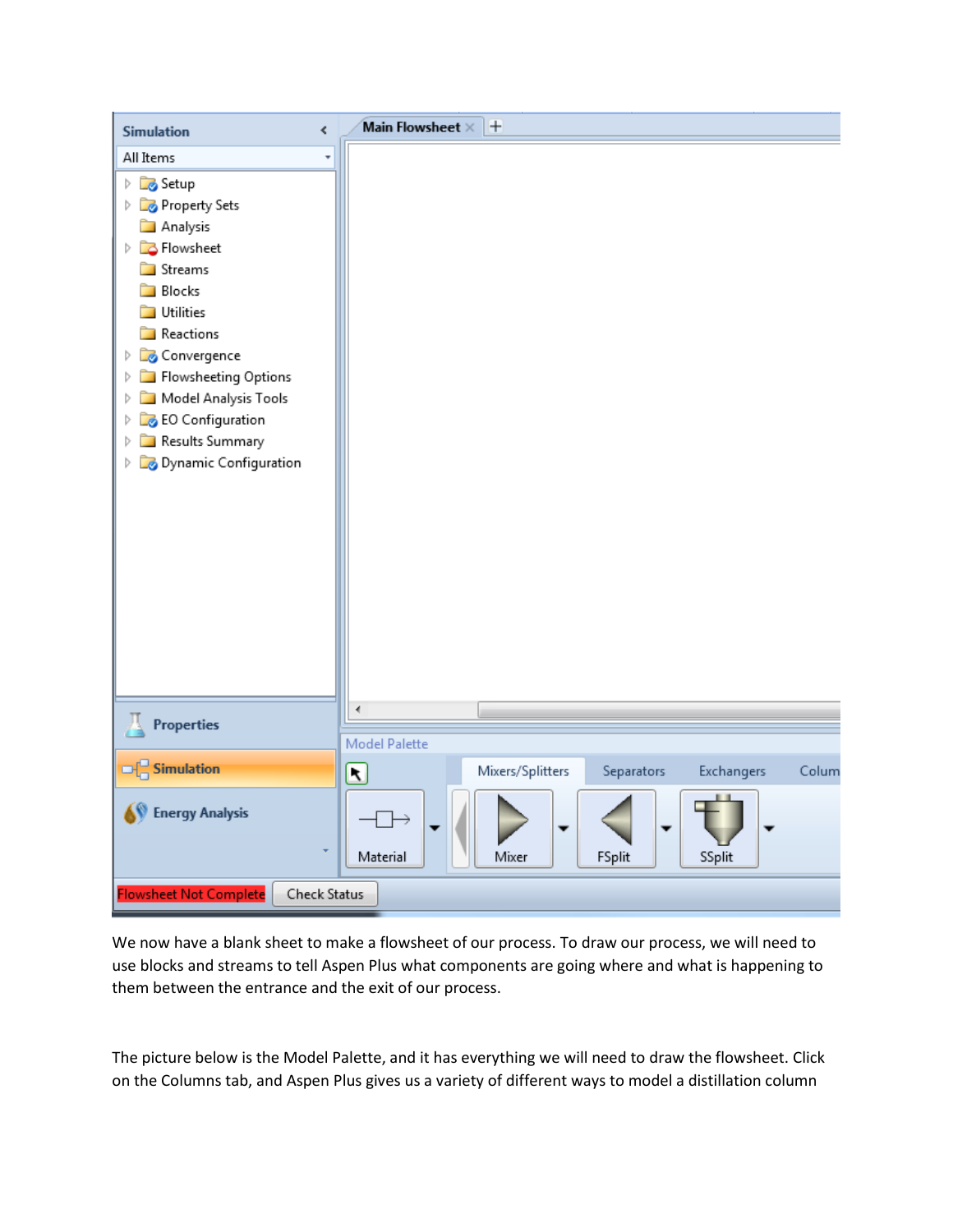and other separation unit operations.We will be using RadFrac, which is a rigorous method of solving a distillation column.



Click on the RadFrac icon and then anywhere in the white space above to put a distillation column in the flowsheet. Then click on the material icon to put in our streams. You'll notice that the distillation column now has red and blue arrows going in and out of it. The red arrow on the left is where the feed stream connects. The arrows coming out to the right are product and water streams. If you hover over them with your mouse, it will give a description of what each arrow is for. When connecting the streams, each stream must be connected exactly where Aspen wants it to be, otherwise it will be very confused. The red arrows indicate required streams, and the blue arrows indicate optional streams.



Click on the red arrow going into the distillation column, and then click again somewhere to the left of the picture. This is your feed stream. The circle below and to the right of the column is the reboiler, where we will get our bottoms product, toluene, out. Click on this red arrow and again somewhere to the right of the picture to get a product stream. The circle above and to the right of the column is a condenser. We can get either a vapor or a liquid distillate product, but we will just use a liquid distillate. Click on the lower red arrow on the condenser and click again somewhere to the right of the column. This will be our benzene product stream.

Now your flowsheet should look like this.



Our flowsheet is complete, but we still have to tell Aspen Plus the background information of each of the blocks and streams. To do this, we will go back to the folders on the left side of the screen. Streams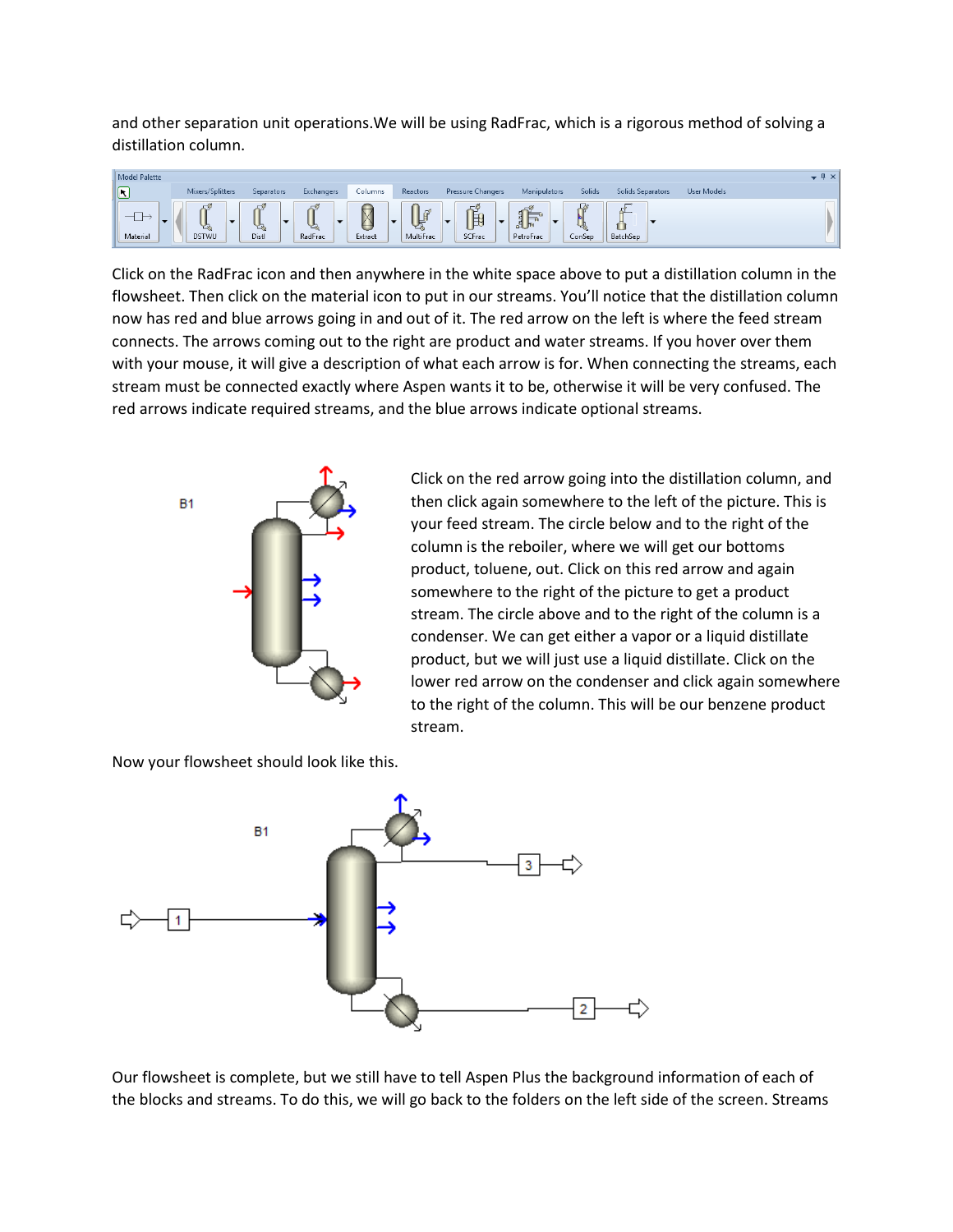is at the top, so we'll start there. Click the little white arrow next to Streams and then click on 1, which is our feed stream. We need two of either temperature, pressure, and vapor fraction. We will use temperature and pressure and set them to 150°F and 760 mm Hg, respectively. To change the units on the pressure, use the drop down menu and find mmHg. Our total flow rate will be 10000 kg/day. First change the flow basis to mass instead of mole, and then find kg/day in the units box. To the right, there is a box for Composition. To specify this, we want Mass-Flow in kg/day, with half of the mass being benzene and the other half being toluene. This means 5000 kg/day for each component. Another way to do this is to use mass fractions, with values of 0.5 for each component. You should end up with the picture below.

| Main Flowsheet X.<br>$\times$ 1 (MATERIAL) $\times$ $+$<br><b>Simulation</b> |                   |                    |                          |                          |         |   |                  |                     |       |         |
|------------------------------------------------------------------------------|-------------------|--------------------|--------------------------|--------------------------|---------|---|------------------|---------------------|-------|---------|
| All Items                                                                    | Mixed<br>CI Solid | NC Solid           | Flash Options            | EO Options               | Costing |   | Information      |                     |       |         |
| <b>D</b> Setup<br>Property Sets                                              | A) Specifications |                    |                          |                          |         |   |                  |                     |       |         |
| Analysis                                                                     | Flash Type:       | <b>Temperature</b> | ۰                        | <b>Pressure</b>          | ۰       |   | Composition      |                     |       |         |
| <b>D</b> Flowsheet                                                           | State variables   |                    |                          |                          |         |   | <b>Mass-Flow</b> | $\mathbf{v}$ kg/day |       | $\cdot$ |
| 4 <b>B</b> Streams                                                           |                   |                    |                          |                          |         |   |                  |                     |       |         |
| $\mathbb{Z}1$<br>◢                                                           | Temperature:      | 150                | F                        | $\overline{\phantom{a}}$ |         |   | Component        |                     | Value |         |
| <b>O</b> Input                                                               | Pressure:         | 760                | mmHq                     | $\cdot$                  |         |   | BENZENE          | 5000                |       |         |
| $\Box$ Results                                                               | Vapor fraction:   |                    |                          |                          |         | ▸ | <b>TOLUENE</b>   | 5000                |       |         |
| EO Variables                                                                 |                   |                    |                          |                          |         |   |                  |                     |       |         |
| Stream Results (Custor                                                       | Total flow basis: | <b>Mass</b>        | $\overline{\phantom{a}}$ |                          |         |   |                  |                     |       |         |
| $\triangleright$ 2                                                           | Total flow rate:  | 10000              | kg/day                   | $\overline{\phantom{a}}$ |         |   |                  |                     |       |         |
| $\triangleright$ $\blacksquare$ 3                                            |                   |                    |                          |                          |         |   |                  |                     |       |         |
| $\triangleright$ $\Box$ Blocks                                               | Solvent:          |                    |                          | $\overline{\phantom{a}}$ |         |   |                  | Total: 10000        |       |         |
| Utilities                                                                    |                   |                    |                          |                          |         |   |                  |                     |       |         |

Now you'll see that the Streams folder is good, and we only have the Blocks folder left to fill in information. Click on the white arrow next to Blocks and then click on B1, which is the default name for our distillation column. You'll notice there are several tabs on this page that need more information.

| OConfiguration   OStreams   OPressure   Condenser   OReboiler   3-Phase   Information |  |             |  |  |
|---------------------------------------------------------------------------------------|--|-------------|--|--|
| - Setup options -                                                                     |  |             |  |  |
| Calculation type:                                                                     |  | Eauilibrium |  |  |

We'll start with Configuration and work our way through the rest of them.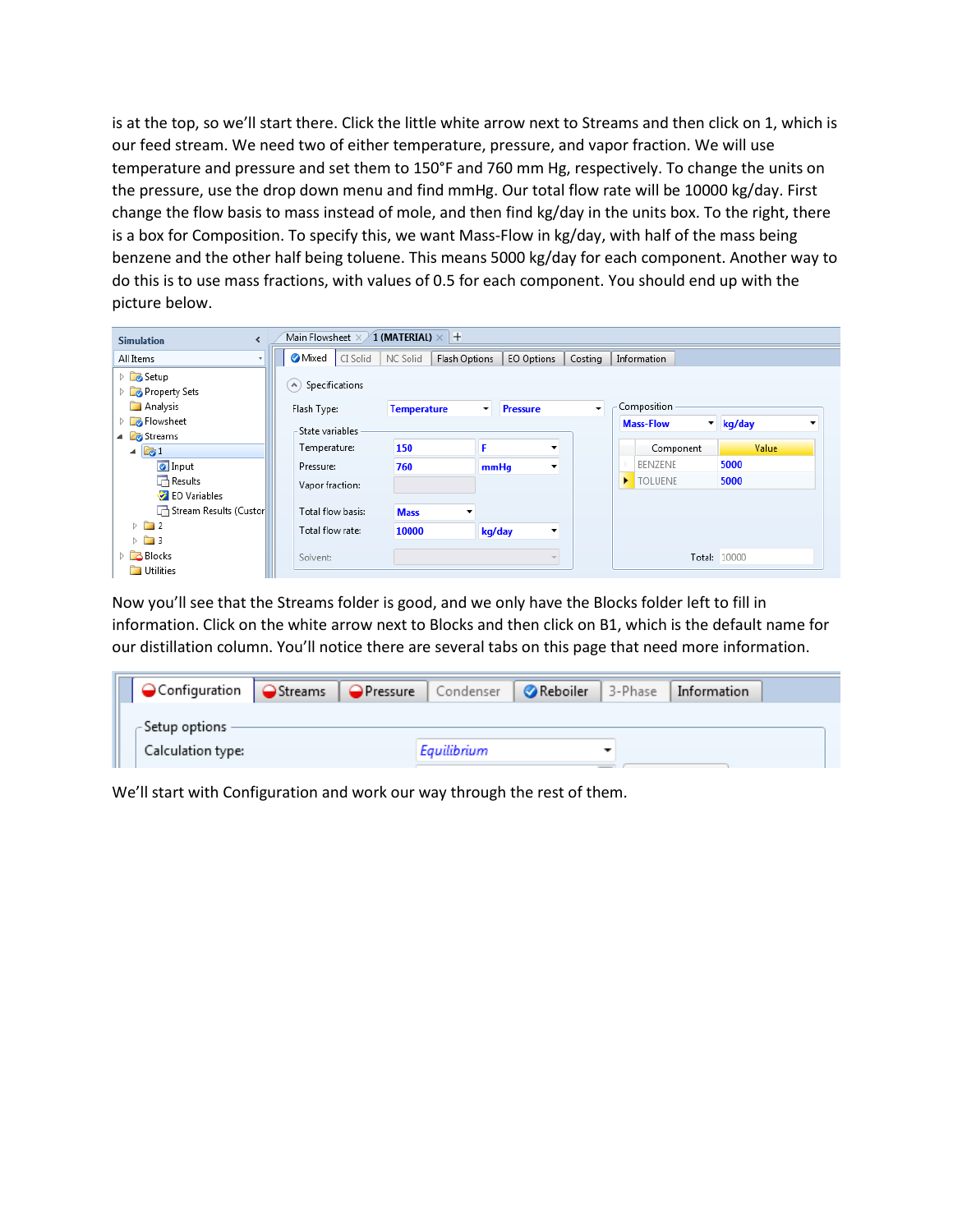| Configuration            | Streams | <b>OPressure</b> | Condenser                     | <b>Reboiler</b><br>3-Phase | Information |  |  |  |  |
|--------------------------|---------|------------------|-------------------------------|----------------------------|-------------|--|--|--|--|
| Setup options            |         |                  |                               |                            |             |  |  |  |  |
| Calculation type:        |         |                  | Equilibrium                   |                            |             |  |  |  |  |
| Number of stages:        |         |                  | $\hat{\cdot}$<br>Stage Wizard |                            |             |  |  |  |  |
| Condenser:               |         |                  |                               |                            |             |  |  |  |  |
| Reboiler:                |         |                  | Kettle                        |                            |             |  |  |  |  |
| Valid phases:            |         |                  | Vapor-Liquid                  |                            |             |  |  |  |  |
| Convergence:             |         |                  | <b>Standard</b>               |                            |             |  |  |  |  |
| Operating specifications |         |                  |                               |                            |             |  |  |  |  |
| Distillate rate          |         | $\cdot$          | Mole<br>▼                     |                            | lbmol/hr    |  |  |  |  |
| Reflux ratio             |         | ▼                | Mole<br>▼                     |                            |             |  |  |  |  |
| Free water reflux ratio: |         | 0                |                               |                            | Feed Basis  |  |  |  |  |

We want 35 stages with a total condenser. We want a Distillate rate of 4500 kg/day, and we'll start with a Reflux ratio on a mole basis of 5. The reflux ratio will be changed later to get the purity that we want. Below is what your screen should look like with this information entered.

| Configuration                                      | Streams | <b>OPressure</b>         | Condenser                           | <b>Reboiler</b> | 3-Phase                  | Information |                          |  |  |  |
|----------------------------------------------------|---------|--------------------------|-------------------------------------|-----------------|--------------------------|-------------|--------------------------|--|--|--|
| Setup options                                      |         |                          |                                     |                 |                          |             |                          |  |  |  |
| Calculation type:                                  |         |                          | Equilibrium                         |                 | $\overline{\phantom{a}}$ |             |                          |  |  |  |
| Number of stages:                                  |         |                          | $\hat{\cdot}$<br>35<br>Stage Wizard |                 |                          |             |                          |  |  |  |
| Condenser:                                         |         |                          | <b>Total</b>                        |                 |                          |             |                          |  |  |  |
| Reboiler:                                          |         |                          | Kettle                              |                 |                          |             |                          |  |  |  |
| Valid phases:                                      |         |                          | Vapor-Liquid                        |                 |                          |             |                          |  |  |  |
| Convergence:                                       |         |                          | <b>Standard</b>                     |                 |                          |             |                          |  |  |  |
| Operating specifications<br><b>Distillate rate</b> |         | $\overline{\phantom{a}}$ | <b>Mass</b>                         | 4500<br>▼       |                          | kg/day      |                          |  |  |  |
| <b>Reflux ratio</b>                                |         | ▼                        | Mole                                | 15              |                          |             | $\overline{\mathcal{M}}$ |  |  |  |
| Free water reflux ratio:                           |         | 0                        |                                     |                 | Feed Basis               |             |                          |  |  |  |

Now we will specify the streams, which is all of telling Aspen Plus where our feed stream connects to our tower. Let's put that at Stage 20 and leave the Above-Stage Convention. The product streams can be left where they are, and we don't have any pseudo streams.

|                |                   |  |            |  | ◯ Configuration   ◯ Streams   ◯ Pressure   ◯ Condenser   ◯ Reboiler   3-Phase |  |
|----------------|-------------------|--|------------|--|-------------------------------------------------------------------------------|--|
| Feed streams - |                   |  |            |  |                                                                               |  |
| Name           | <b>Stage</b>      |  | Convention |  |                                                                               |  |
|                | 20<br>Above-Stage |  |            |  |                                                                               |  |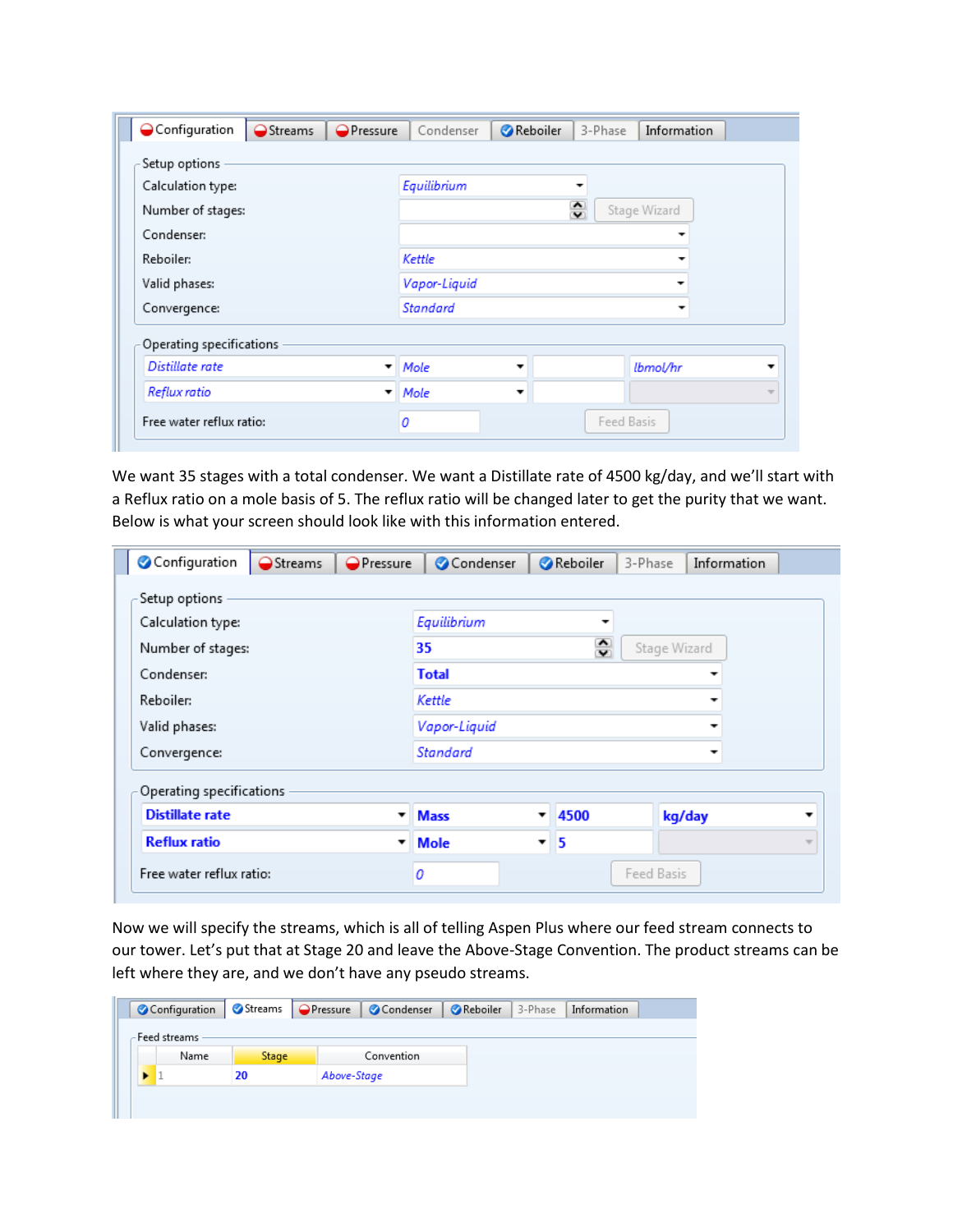The last thing to specify for this tower is the pressure. To do this, we will set the stage 1/condenser pressure to 5 psig and leave the optional boxes blank to make this simulation simpler.

| Configuration        | Streams                                     | <b>Pressure</b> | Condenser                | <b>Reboiler</b> | 3-Phase | Information |  |  |  |
|----------------------|---------------------------------------------|-----------------|--------------------------|-----------------|---------|-------------|--|--|--|
| View:                | Top / Bottom                                |                 | $\overline{\phantom{a}}$ |                 |         |             |  |  |  |
|                      | Top stage / Condenser pressure              |                 |                          |                 |         |             |  |  |  |
|                      | Stage 1 / Condenser pressure:               | 5               | psig                     |                 |         |             |  |  |  |
|                      | Stage 2 pressure (optional)                 |                 |                          |                 |         |             |  |  |  |
| Stage 2 pressure:    |                                             |                 | psia                     |                 |         |             |  |  |  |
|                      | Condenser pressure drop:                    |                 | pst                      | ÷               |         |             |  |  |  |
|                      | Pressure drop for rest of column (optional) |                 |                          |                 |         |             |  |  |  |
| Stage pressure drop: |                                             |                 | psi                      | ▼               |         |             |  |  |  |
|                      | Column pressure drop:                       |                 | pst                      | v               |         |             |  |  |  |

You'll notice that we are done now. When we specified a total condenser, it became fully specified, and the reboiler was specified from the Kettle type we put in. Feel free to look at these to see what other options are for these pieces of the distillation column, but leave them how they are. Now our simulation

is ready to run, or calculate. The run button looks like this Run and can be found under the home tab. If you can't find it, there is always a run button that is just the triangle on the very top ribbon, to the right of the save icon. Click this button and wait a few seconds for Aspen Plus to calculate the simulation. With how we specified our tower, this message should show up saying we have some warnings.

| <b>Simulation Warnings</b>                                                                                               | ΣŜ |
|--------------------------------------------------------------------------------------------------------------------------|----|
| Your simulation has completed with warnings.<br>Results are present.                                                     |    |
| <b>S</b> Display Run-Status results form<br><b>Enter Equation Oriented input</b><br>Synchronize Equation Oriented models |    |
| Cancel<br>ОК                                                                                                             |    |

Click OK so we can see what the problems are.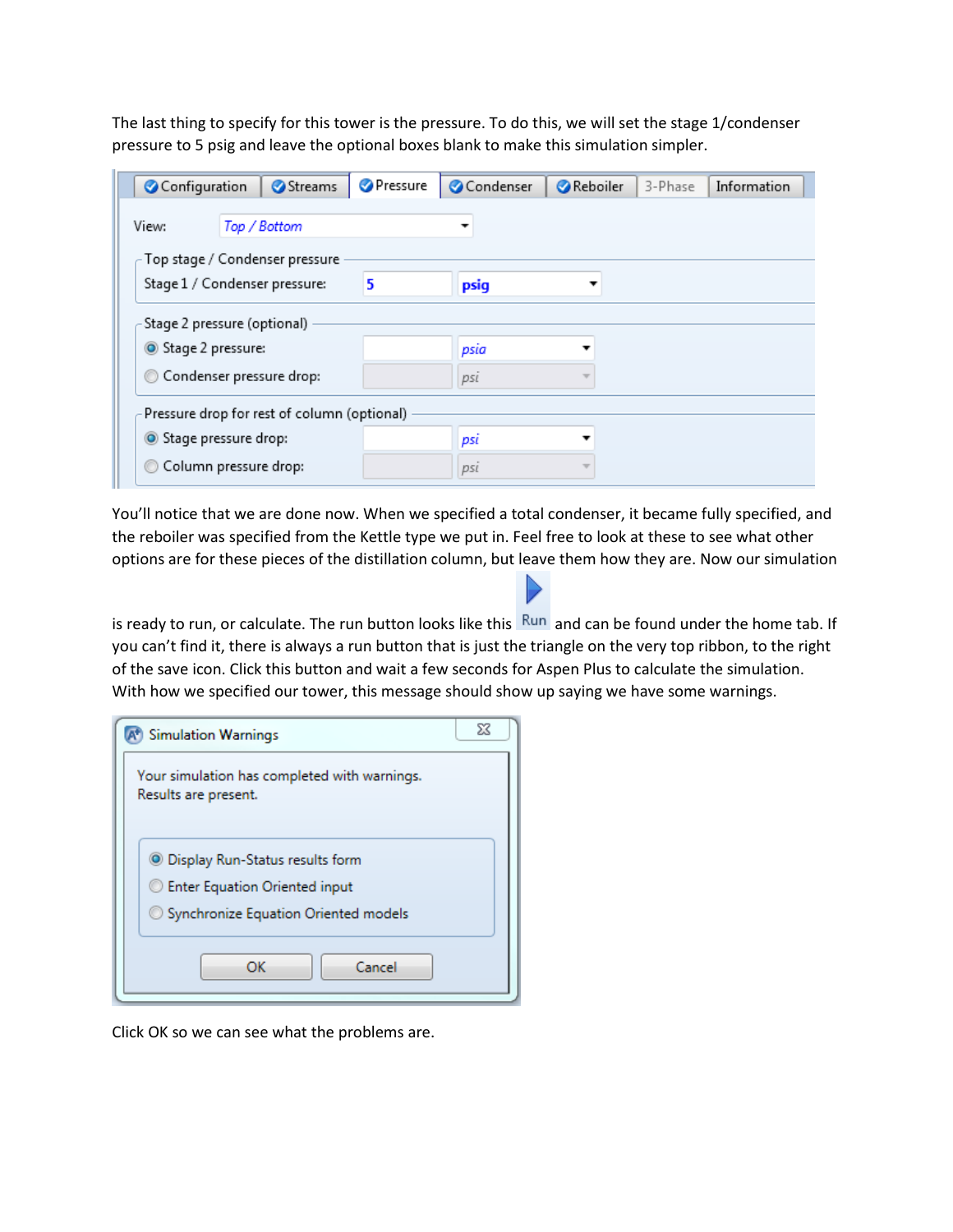| A Status<br>Summary                                                                                                         |
|-----------------------------------------------------------------------------------------------------------------------------|
| Convergence status:                                                                                                         |
|                                                                                                                             |
| Property status:                                                                                                            |
|                                                                                                                             |
| Aspen Plus messages:                                                                                                        |
| The following Unit Operation blocks were<br>completed with warnings:<br>B1                                                  |
| The following messages were issued during Input Translation:                                                                |
| INFORMATION<br>BINARY PARAMETERS PRKIJ (DATA SET 1) FOR MODEL ESPRSTD<br>ARE RETRIEVED FROM SDF TABLE. TABLE NAME = ESPRSTD |
|                                                                                                                             |

Click on the blue B1 and Aspen Plus tells us that the feed pressure is lower than the stage pressure. Usually, this means that the fluid won't enter the tower because it is going the wrong way across a pressure gradient. Go back to specifying block B1 and change the pressure of the condenser to 0 psig. Now run it again.

If everything worked just fine, there will be no warning or error message to pop up and the bottom left corner will read "Results Available". Now we will look at our results. There are several ways to do this, but the easiest way sometimes is to go back to the Main Flowsheet, click on a stream to select it, and then right click it to choose Results  $\rightarrow$  Custom Stream Results, which is shown below for stream 3, our benzene product stream.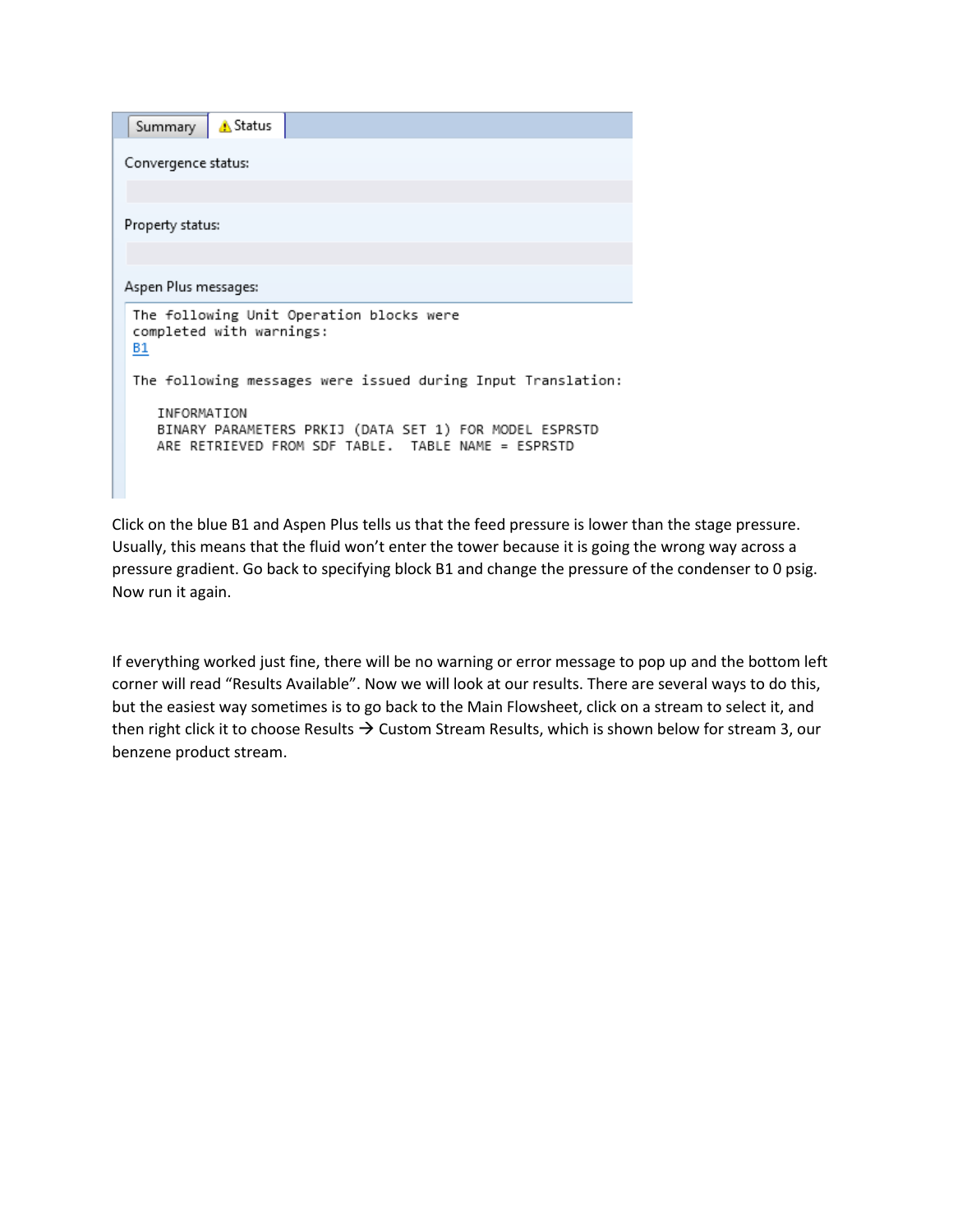|                               | <b>Units</b> | 3<br>÷      |  |
|-------------------------------|--------------|-------------|--|
| From<br>ь                     |              | <b>B1</b>   |  |
| ь<br>To                       |              |             |  |
| Substream: MIXED<br>ь         |              |             |  |
| Phase:<br>ь                   |              | Liquid      |  |
| Component Mole Flow<br>þ.     |              |             |  |
| BENZENE<br>ь                  | KMOL/DAY     | 57.6084     |  |
| <b>TOLUENE</b><br>þ           | KMOL/DAY     | 5.89663e-06 |  |
| Mole Flow<br>þ                | LBMOL/HR     | 5.29186     |  |
| Mass Flow<br>Þ.               | LB/HR        | 413.367     |  |
| Volume Flow<br>ь              | CUFT/HR      | 8.13035     |  |
| Temperature<br>þ              | F            | 176.263     |  |
| Pressure<br>ь                 | PSIA         | 14.696      |  |
| Vapor Fraction<br>þ.          |              | 0           |  |
| Liquid Fraction<br>þ.         |              | $\mathbf 1$ |  |
| Solid Fraction<br>ь           |              | 0           |  |
| Molar Enthalpy<br>þ.          | BTU/LBMOL    | 24604       |  |
| Mass Enthalpy<br>þ.           | BTU/LB       | 314.978     |  |
| <b>Enthalpy Flow</b><br>þ.    | BTU/HR       | 130201      |  |
| Molar Entropy<br>þ.           | BTU/LBMOL-R  | $-54.4248$  |  |
| Mass Entropy<br>þ.            | BTU/LB-R     | $-0.696739$ |  |
| Molar Density<br>þ.           | LBMOL/CUFT   | 0.650877    |  |
| Mass Density<br>þ.            | LB/CUFT      | 50.8424     |  |
| Average Molecular Weight<br>Þ |              | 78.1136     |  |

You can change the units on all of the rows that have units if the default units are not very helpful. Mass Flow is shown for the whole stream, and the component flows are shown in molar flow. This stream is extremely pure benzene, but we did have a high reflux ratio specified before. To make this purity closer to what we want, let's add a design specification to this problem to tell Aspen Plus that we want a mass purity of 99%.

To do this, click on the white arrow next to B1 to expand the folder. Then do the same for Specifications folder under B1. Click on the Design Specifications folder and you should have something like this pop up.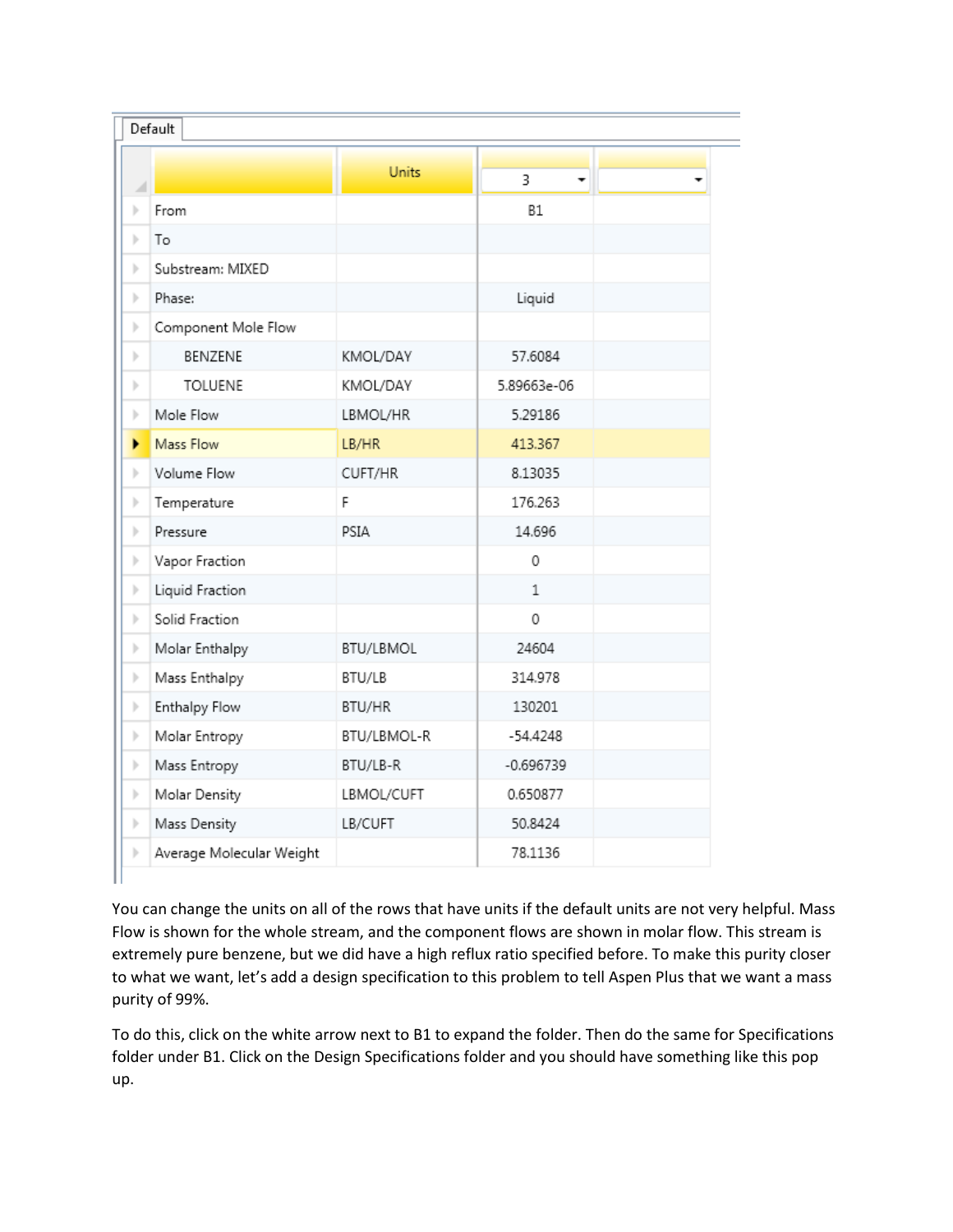| $B1$ (RadFrac) $\times$<br><b>B1 Specifications Design Specifications <math>\times</math></b> +<br>Main Flowsheet $\times$ |                       |         |                |  |  |  |
|----------------------------------------------------------------------------------------------------------------------------|-----------------------|---------|----------------|--|--|--|
|                                                                                                                            | Design Specifications | Results |                |  |  |  |
|                                                                                                                            |                       |         |                |  |  |  |
|                                                                                                                            | ID                    | Active  | Status         |  |  |  |
|                                                                                                                            | New                   |         | Edit<br>Delete |  |  |  |

Click on New… and it should bring you this.

| Specifications       | Components | Feed/Product Streams | Options | Results |
|----------------------|------------|----------------------|---------|---------|
| Description:         |            |                      |         |         |
| Design specification |            |                      |         |         |
|                      |            |                      |         |         |
| Type:                |            |                      |         |         |
|                      |            |                      |         |         |
| Specification        |            |                      |         |         |
| Target:              |            |                      |         |         |
|                      |            |                      |         |         |

The description can be whatever you like, but is usually something that describes the design specification, such as "mass purity" or "mole recovery". Ours can be simply mass purity. The type of design specification that we want is Mass purity and the target is 0.99. Leave the stream type set to product, since we want our product stream to have this mass purity. When you are finished, it should look like this.

| Specifications       | $\bigcirc$ Components      | Feed/Product Streams | Options | Results |
|----------------------|----------------------------|----------------------|---------|---------|
| Description:         | <b>Mass Purity Benzene</b> |                      |         |         |
| Design specification |                            |                      |         |         |
| Type:                | <b>Mass purity</b>         | -                    |         |         |
| Specification        |                            |                      |         |         |
| Target:              | 0.99                       |                      |         |         |
| Stream type          |                            |                      |         |         |
| <sup>O</sup> Product | Internal                   | Decanter             |         |         |

You'll notice that the Components tab and the Feed/Product Streams tabs now have red circles on them. This is where we will tell Aspen which component we want the mass purity of, and in which stream. Open the Components tab and click on Benzene in the Available components box and click the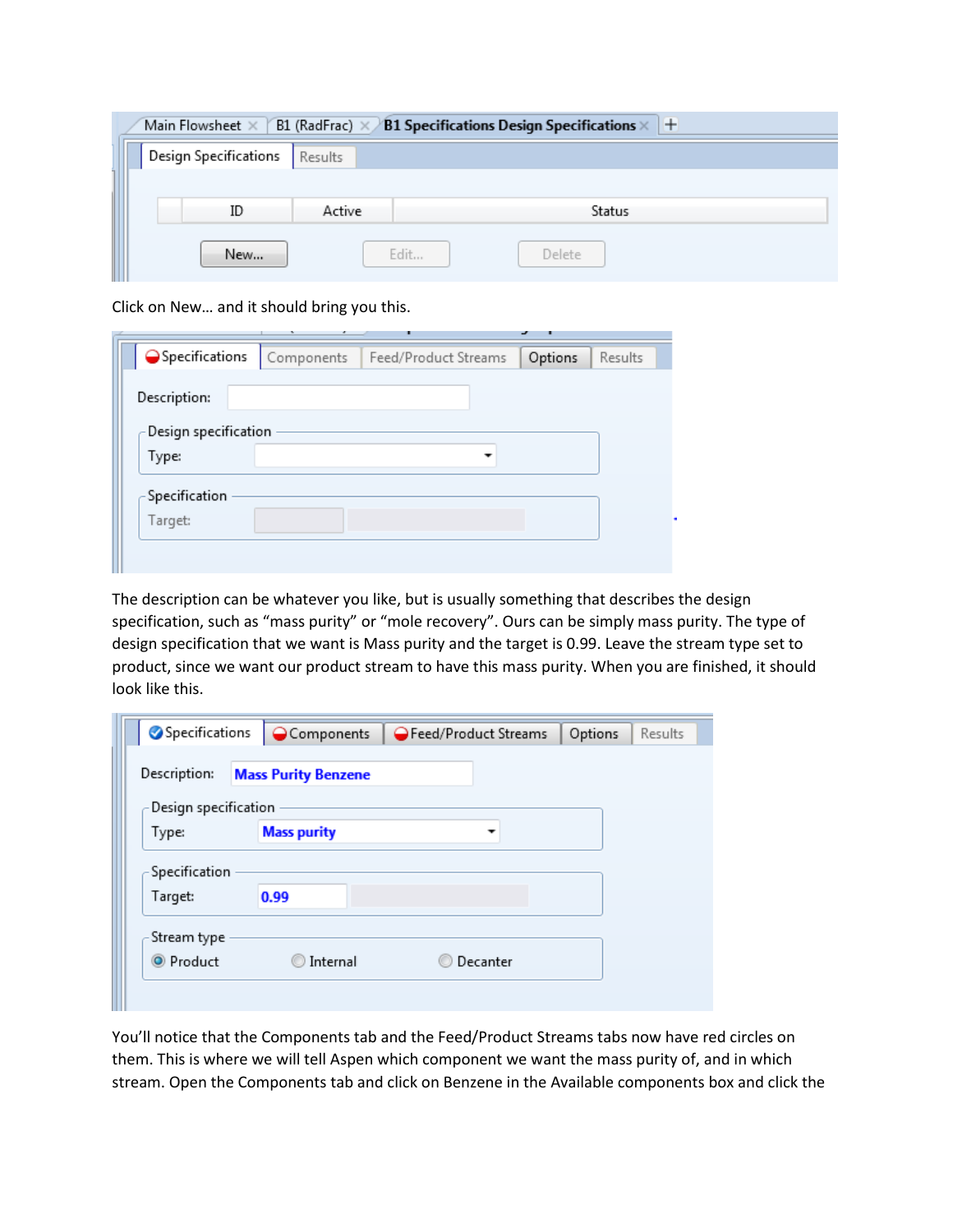single arrow pointing to the right to move it over to the selected components box. Leave the Base components boxes alone, and you should end up with this.

| Specifications       | Components | Feed/Product Streams | Options | Results |
|----------------------|------------|----------------------|---------|---------|
| Components           |            |                      |         |         |
| Available components |            | Selected components  |         |         |
| <b>TOLUENE</b>       | $\geq$     | <b>BENZENE</b>       |         |         |
|                      | >          |                      |         |         |
|                      | ≺          |                      |         |         |
|                      | <<         |                      |         |         |
|                      |            |                      |         |         |
|                      |            |                      |         |         |
|                      |            |                      |         |         |
| Base components      |            |                      |         |         |
| Available components | $\geq$     | Selected components  |         |         |
| <b>BENZENE</b>       | >>         |                      |         |         |
| <b>TOLUENE</b>       |            |                      |         |         |
|                      | K,         |                      |         |         |
|                      | $<$ $<$    |                      |         |         |

Now if we move on to the Feed/Product Streams tab, stream 3 is our benzene product stream, so select it and click the single arrow to the right to move it over to the Selected stream box.

| Specifications    | Components | Feed/Product Streams | Options | Results |
|-------------------|------------|----------------------|---------|---------|
| Product streams   |            |                      |         |         |
| Available streams |            | Selected stream      |         |         |
| $\overline{2}$    | 3          |                      |         |         |
|                   |            |                      |         |         |
|                   |            |                      |         |         |
|                   |            |                      |         |         |
|                   | >          |                      |         |         |
|                   |            |                      |         |         |
|                   | >>         |                      |         |         |

Our Simulation is now overspecified, so we will have to tell Aspen to un-specify, or vary, something else so that a unique solution can be found for our distillation tower. Click on the Vary folder below the Design Specifications folder, which now contains a design specification simply named 1. Click on New… and the following screen should show up.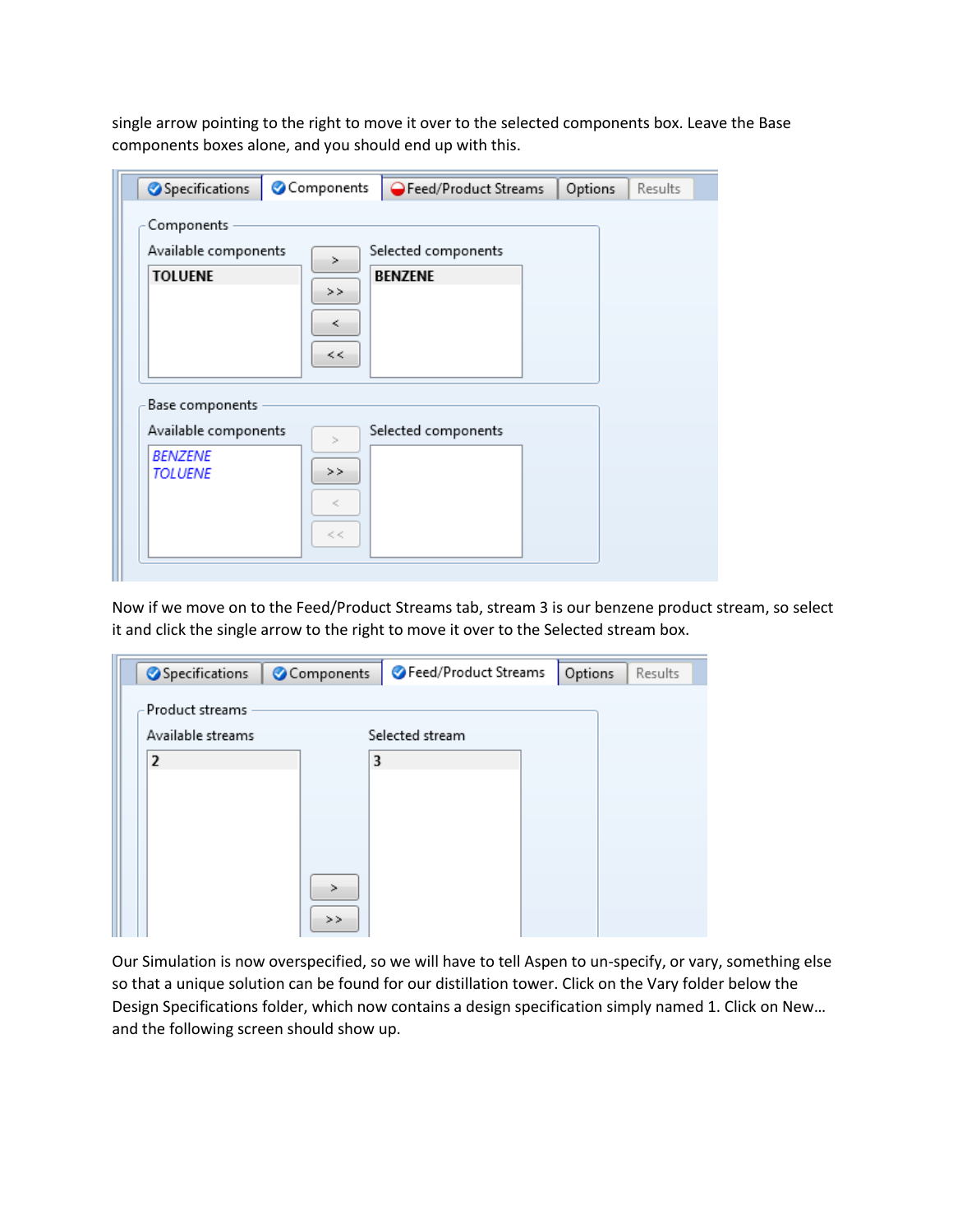The type that we will be varying is Reflux ratio, which we specified earlier in the simulation. Let's set the Lower bound to 0.1 and the Upper bound to 6. This will look like the following picture when it is filled in.

| Specifications                 | Results<br>Components |                          |  |
|--------------------------------|-----------------------|--------------------------|--|
| - Adjusted variable            |                       |                          |  |
| Type:                          | <b>Reflux ratio</b>   | $\overline{\phantom{a}}$ |  |
| Upper and lower bounds         |                       |                          |  |
| Lower bound:                   | 0.1                   | Ibmol/hr                 |  |
| Upper bound:                   | 6                     | Ibmol/hr                 |  |
| Optional<br>Maximum step size: |                       |                          |  |

Our simulation is ready to run again, it should run with no warnings or errors. If we go back to the custom stream results for stream 3 and change the Component Mole Flow units to KMOL/HR, we can see that the Toluene flow is about 1% of the Benzene flow, which is what we wanted.